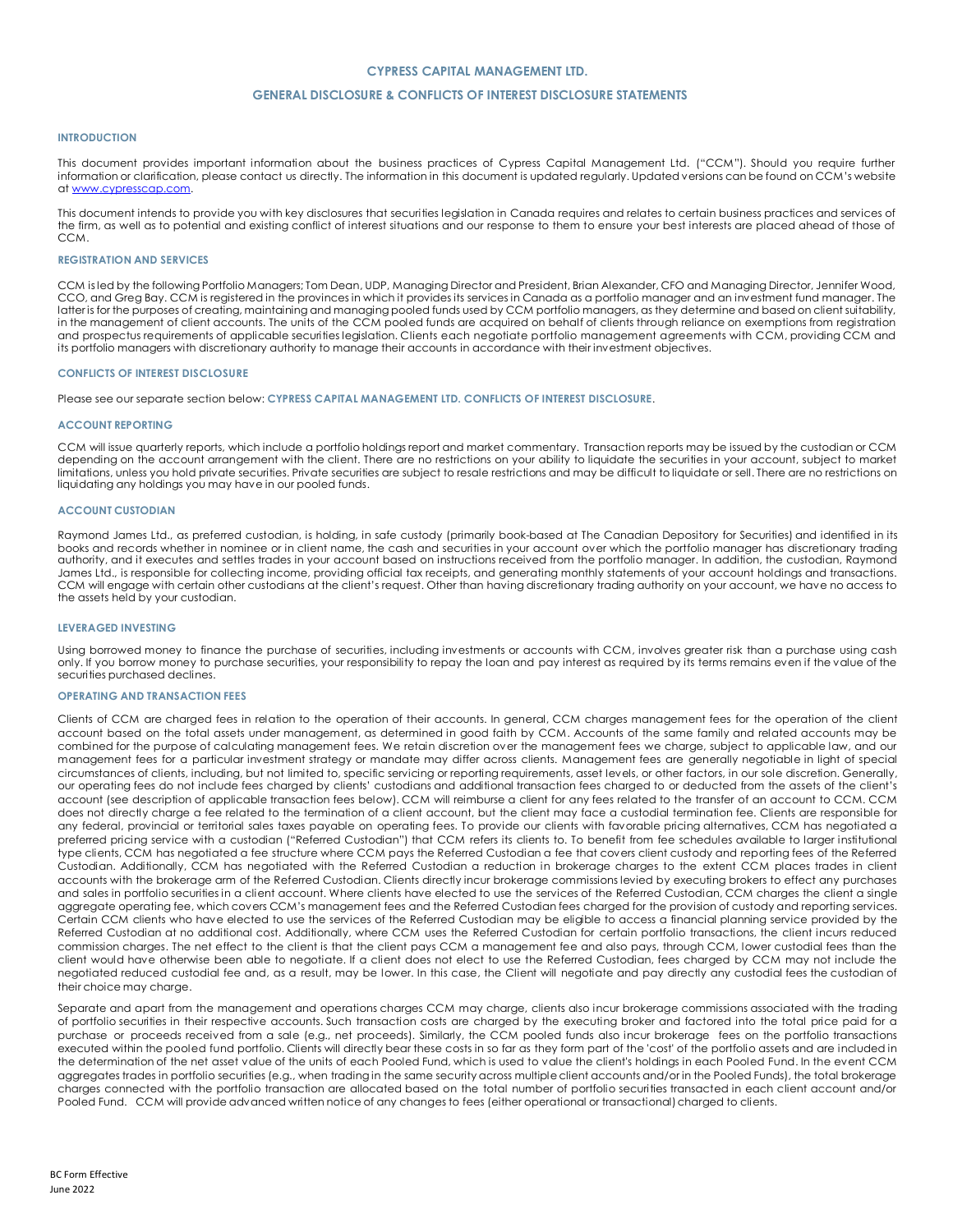Overall fees and expenses reduce the overall return of a client account. The following table illustrates how various fee and expense rates effect the value of a client account over time. The table assumes a client account that starts with \$10,000 and has a gross (before fees and expenses) return of 7% per year.

|         | Fees and Expenses per annum |        |         |        |  |
|---------|-----------------------------|--------|---------|--------|--|
|         | None                        | 0.5%   | $1.0\%$ | 2.0%   |  |
|         |                             |        |         |        |  |
| Start   | 10,000                      | 10,000 | 10,000  | 10,000 |  |
|         |                             |        |         |        |  |
| Year 5  | 14,026                      | 13,701 | 13,382  | 12,763 |  |
|         |                             |        |         |        |  |
| Year 10 | 19.672                      | 18.771 | 17.908  | 16.289 |  |

## **TRAILING COMMISSIONS**

CCM may receive a trailing commission on various mutual funds, trust units, and limited partnership securities held by the client. Where CCM receives a trailing commission on such securities held by the client, these fees will be disclosed in the annual report on charges and other compensation.

#### **PROXY VOTING**

CCM typically votes all proxies in accordance with recommendations from ISS Voting Analytics ("ISS") when the recommendation provided is a vote for management. When ISS recommends a vote against management, Portfolio Managers review the recommendation and decide whether or not the vote against would be in the best interest of clients and then act accordingly. Our proxy voting guidelines set forth general guidelines for voting proxies; however, Portfolio Managers retain discretion to vote proxies on a case-by-case basis taking into account all relevant circumstances applicable to each client. CCM documents reasons for voting proxies contrary to the recommendations of ISS. CCM refrains from voting conflicted securities (CCM's restricted list). For securities held by both specific clients who are classified as insiders and elsewhere within the firm, Portfolio Managers will review the information regarding the vote and may vote in different directions for the shares of insider clients and the shares held throughout the rest of the firm. Information on how client securities were voted is made available upon request to clients, or as outlined in the investment management agreement.

## **TRADE CONFIRMATIONS**

In general, CCM does not provide trade confirmations. Clients may request them or can view account activity through the online portal. A client's new account custodial documentation will set out how clients can receive trade confirmations from the custodian.

#### **BENCHMARKS**

A benchmark is a standard against which the performance of a client's portfolio can be measured. For example, client portfolios can be measured against a broad market index, such as the S&P/TSX Composite Index, in order to determine relative performance over a specified period of time. Benchmarks, however, are only relevant if they are consistently applied over time and the composition of the benchmark is representative of that of the client's portfolio. CCM currently providesthe broad market returns of the S&P/TSX Composite, S&P 500 and MSCI EAFE with client annual performance reports to use as performance benchmarks. These broad market returns are best used by clients as a guide, rather than a proxy, for measuring the effectiveness of the Portfolio Managers' active management of assets, in the form of stock selection and sector allocation. Clients are encouraged to speak with their Portfolio Manager in order to learn more about the construction and appropriate use of benchmarks.

## **PROTECTION OF CLIENT'S PRIVACY**

CCM is committed to protecting clients' personal privacy under the Canadian federal and provincial privacy legislation. CCM limits the collection of personal information to that which is permitted by law and which is necessary to provide investment services in accordance with the Inv estment Management Agreement. In support of its commitment to clients' personal privacy, CCM has adopted the privacy principles and procedures set out in the Privacy Policy. The Privacy Policy describes why and how CCM collects personal information, how it will use the personal information collected and to whom personal information is disclosed. It also sets out the client's rights with respect to the personal information obtained by CCM about the client.

There may be specific situations where CCM will disclose personal information to third parties in order to provide effective and efficient services to the client. For example, personal information may be disclosed to service providers such as data processors and record keepers that provide other goods and services to investment managers, and/or intermediaries such as trustees and custodians. CCM will only disclose to such third parties the personal information of the client that these service providers require in order to fulfill their service obligations to CCM. If CCM ever desires to use the personal information collected from the client for other purposes, or for a use not previously disclosed, CCM will inform the client and seek consent for any such new use or collection. CCM and/or its third-party services providers may engage service providers outside of Canada. CCM may also disclose personal information to the trusted contact person, if any, you have given us contact information for. We would only disclose to such trusted contact person the personal information they may require to respond to our questions about the following:

- If we are concerned about possible financial exploitation
- If we are concerned about your ability to make financial decisions
- The name and contact details of your legal representative, if any
- Your contact information

CCM has designated a Privacy Officer to ensure compliance with the principles described in the Privacy Policy and to respond to concerns or questions about privacy and confidentiality.

To discuss or ask questions relating to privacy and confidentiality, or to request a copy of the Privacy Code, please contact the Privacy Officer at CCM's office.

## **CIRCUMSTANCES UNDER WHICH WE MAY PLACE A HOLD ON AN ACCOUNT**

If CCM reasonably believes at any time that a third party is financially exploiting a client or attempting to do so, CCM may put a temporary hold on the client's account for not more than 30 days. If CCM does place a temporary hold on the client's account, CCM will notify the client as soon as possible, documenting the facts and reasons for the decision. If the situation has not been resolved, CCM may continue to extend the 30-day hold period and again notify the client each time it extends the hold.

### For the purpose of this section:

• "financial exploitation" means a person or company using undue influence, unlawful conduct, or other wrongful act to use or control or deprive a vulnerable client of the use or control of the vulnerable client's financial asset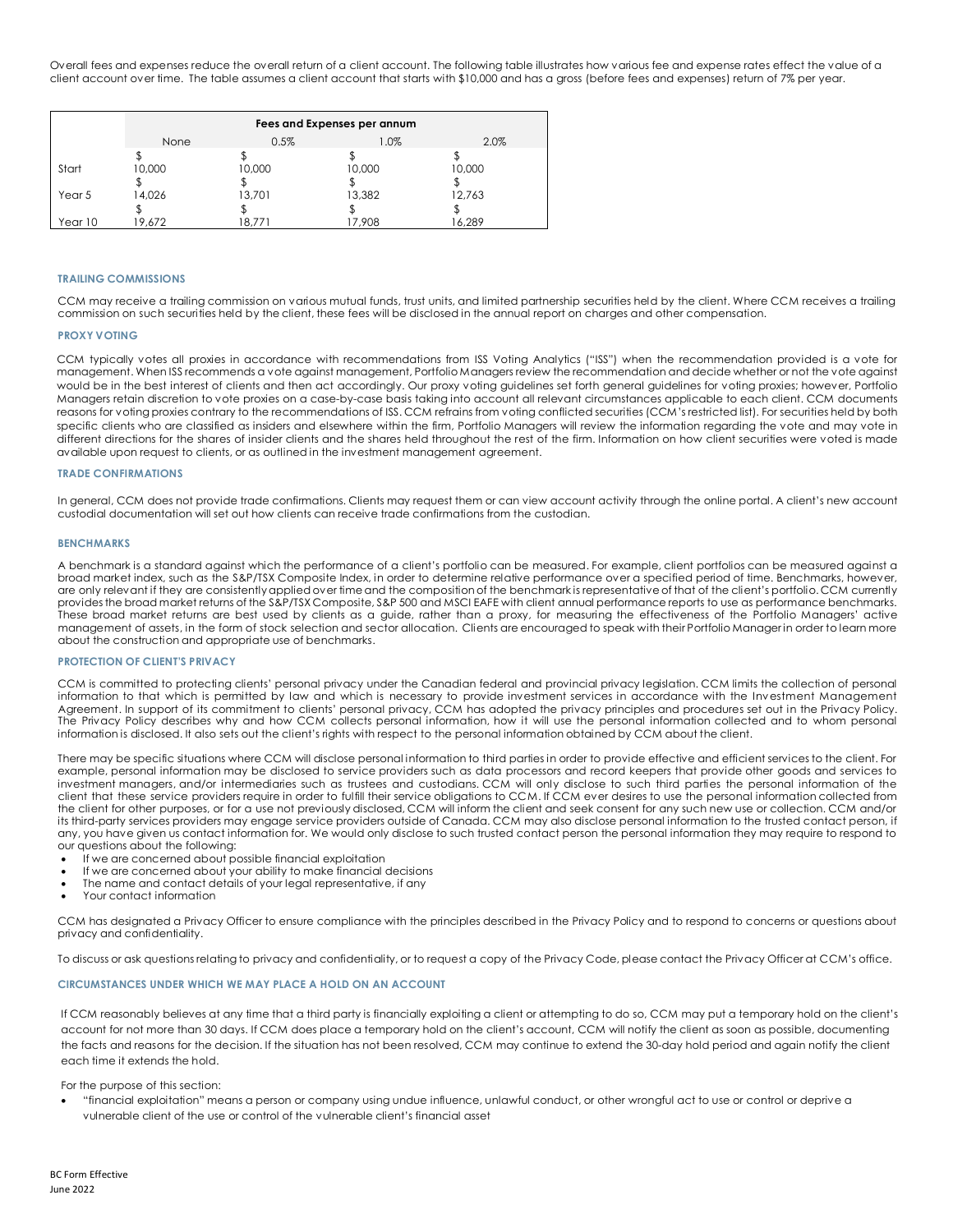• "temporary hold" means placing a hold on the purchase or sale of a security or the withdrawal or transfer of cash or securities from a vulnerable client's account

## **COMPLAINTS**

CCM is committed to protecting clients' best interests. All complaints about our services or products may be made directly to the Portfolio Manager or escalated to the CCO. When submitting a complaint, tell us what went wrong, when it happened and your expectations for resolution. CCM will acknowledge your complaint in writing, typically within five business days of receiving your complaint, and may ask you to provide additional information to help us resolve your complaint. We will normally provide our decision in writing, within 90 days, including a summary of the complaint, the investigation results, and our decisions and reasoning. If we cannot provide you with our decision within 90 days, we will inform you, explain why, and give you a timeline.

If you are not satisfied with our decision, you are eligible for the free and independent Ombudsman for Banking Services and Investments ("OBSI") dispute resolution service. OBSI can recommend compensation of up to \$350,000. OBSI's service is available to clients of our firm. This does not restrict your ability to take a complaint to a dispute resolution service of your choosing at your own expense or bring an action in court. You have the right to use OBSI's services if: your complaint relates to a trading or advising activity of our firm or by one of our representatives, you brought your complaint to us within six years from the time that you first knew, or ought to have known, about the event that caused the complaint, and you file your complaint with OBSI according to its time limits. Time limits apply. If we do not provide you with our decision within 90 days, you can take your complaint to OBSI any time after the 90-day period has ended. If you are not satisfied with our decision, you have up to 180 days after we provide you with our decision to take your complaint to OBSI.

To file a complaint with OBSI, contact <u>omudsman@obsi.ca</u> or 1-888-451-4519. OBSI works confidentially and in an informal manner. OBSI's recommendations are not binding on you or us. OBSI can recommend compensation of up to \$350,000 and if you agree with their recommendation, you agree to that limit. If you want to recover more than \$350,000, you may want to consider another option, such as legal action, to resolve your complaint. For more information about OBSI, visit [www.obsi.ca.](http://www.obsi.ca/)

#### **RISKS WHEN MAKING AN INVESTMENT DECISION**

All investments carry an element of risk, dependent on a number of factors. A client's portfolio at CCM is made up of many different individual investments, primarily consisting of a mix of equity, fixed income and cash holdings, based on overall investment objectives. The value of these investments can change from day to day due to many variables, including changes in economic conditions, changes in interest rates, changes in currency value, political events, broad market sentiment shifts, and specific company news. The volatility of securities markets can be extreme over the near term, with prices rising and falling significantly over a short period of time. Typically, a higher equity weighting in a portfolio will expose an investor to greater short-term volatility. Over longer time periods, the volatility of securities markets is more muted as short-term losses and gains tend to offset each other. Portfolio Managers assess individual holdings within a client's portfolio based on the probability of the investment causing its owner a loss of capital or purchasing power over the expected, as per the investment mandate, holding period, not based on the potential exposure to short-term volatility.

Investments with CCM come with no guarantees. CCM does not guarantee that the full amount of your original investment in your portfolio will be returned to you. Unlike bank accounts, your investments at CCM are not covered by the Canada Deposit Insurance Corporation ("CDIC") or any other government deposit insurer. However, CCM is required to determine that any investment action we take on your behalf is suitable for you and puts your interest first.

The pooled funds may enter into currency forward contracts with one or more counterparties, making the pooled fund(s) exposed to the credit risk associated with the counterparty. Investors of the pooled funds have no recourse or rights against the assets of the counterparty or any affiliate thereof in respect of the contracts in respect of any payments due to the pooled funds. A currency forward contract is a derivative contract between two parties, where the value of the contract is derived from the underlying currency. It is not a direct investment in the underlying currency itself. It may be useful to hedge against losses, making indirect investments or gaining exposure to the currency. There are risks associated with the use of derivative contracts, which include the following: there is no guarantee that hedging will be effective; the other party to the contract may not be able to honour its obligations under the contract; where monies have been deposited with a counterparty and that counterparty goes bankrupt, the fund may lose that deposit; depending on market conditions, some exchange traded contracts may lose liquidity at the time we try to complete the contract, affecting the value of the investment and obligations of the fund; and foreign governments may impose currency exchange restrictions that may impact the value of the currency and thus the contract or may impact the liquidity of the contract and/or currency.

## **CYPRESS CAPITAL MANAGEMENT LTD. CONFLICTS OF INTEREST DISCLOSURE**

## **CONFLICTS OF INTEREST DISCLOSURE STATEMENT**

In this Statement, when you see the terms **we**, **us** or **our**, or CCM, these all refer to Cypress Capital Management Ltd.

## **WHAT IS A CONFLICT OF INTEREST?**

A conflict of interest is any situation where our interests are inconsistent with yours. For example:

- We or our employees may be influenced to put our interests ahead of yours.
- Your trust in CCM or our employees may be compromised, because of either (i) monetary or non-monetary benefits that are available to us or our employees or (ii) potential detriments to which we or our employees may be subject.
- There are differing interests among our clients, which may result in preferential treatment for some in the operation and management of their accounts.

A conflict of interest is material if it can reasonably be expected to affect your decisions, or our decisions or recommendations, including those of our employees.

### **HOW DO WE HANDLE MATERIAL CONFLICTS OF INTEREST?**

- We identify them
- We address them in your best interest, by managing them or avoiding them
- We disclose them to you

#### *IDENTIFYING MATERIAL CONFLICTS OF INTEREST*

We have policies and procedures in place to identify existing and reasonably foreseeable material conflicts of interest in a timely way. Our policies and procedures also require our employees to identify existing and reasonably foreseeable material conflicts and report them to us promptly. Once we have identified a conflict, we decide whether it is material and what the impact on our clients might be. Compliance with regulations and our internal policies and procedures is monitored at all levels with guidance from our parent company, AGF Investments Inc ("AGFI"). Conflict of interest situations are escalated and reported as required to our Board of Directors, the regulators, and/or clients. In all cases, clients' interests are always placed ahead of any of our interests and material conflicts of interest are resolved in the best interest of clients.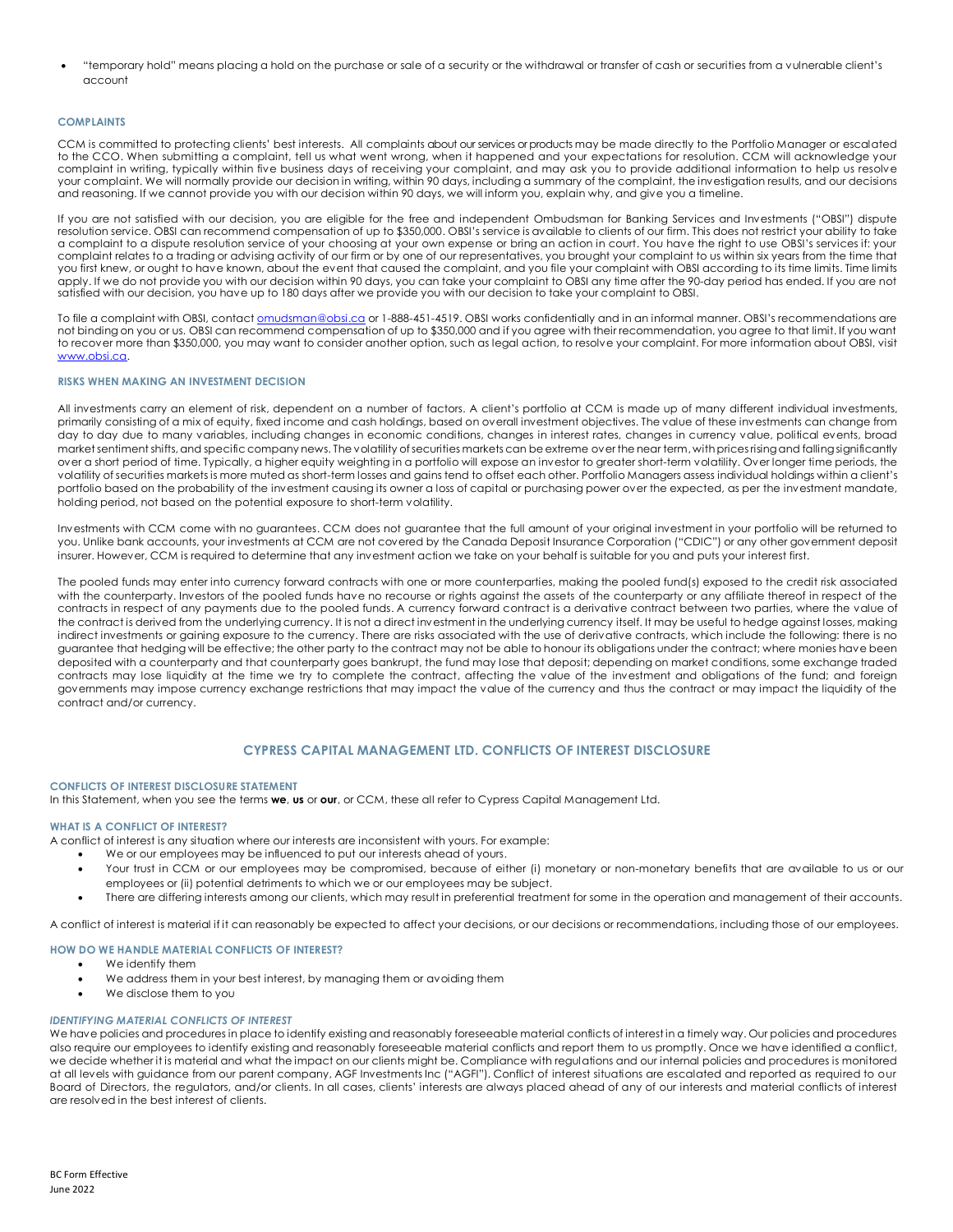#### *ADDRESSING MATERIAL CONFLICTS OF INTEREST IN YOUR BEST INTEREST*

When we have assessed that a conflict as material and what its impact might be, we address it in your best interest. If we cannot address it in your best interest, we avoid it altogether. This disclosure document sets out material conflicts we have determined as being able to be addressed in your best interest.

## **1. CONFLICTS ARISING FROM RELATIONSHIPS**

When we have relationships with third parties, you may question how those relationships impact our relationship with you, particularly if the third party is related to us in some way. The next few sections explain the various relationships or connections we have and how we address any material conflicts that arise from them.

### **RELATED REGISTRANTS**

CCM is wholly owned by AGFI, which is in turn wholly owned by AGF Management Limited ("AGF"). AGF's Class B Non-Voting shares are listed on the Toronto Stock Exchange (ticker: AGF.B).

AGF also owns, directly or indirectly, or has a commercial interest in, a number of other registered and non-registered firms ("registrants"). Some of our directors and officers are also directors and officers of these registrants. These individuals are listed in Schedule A to this disclosure document. Consequently, we are also related to or associated with those registrants, and we share supporting services like compliance, accounting, and legal with some of them. A list of these Canadian related registrants is also in Schedule A. CCM has arrangements with AGF and/or AGFI in respect of the sharing of certain non-advisory support services, such as compliance, legal, finance and accounting.

Those related registrants manage various funds, and as a result, those funds are related or connected issuers of CCM.

### **RELATED, CONNECTED, AND ASSOCIATED ISSUERS**

### *RELATED AND CONNECTED ISSUERS*

AGFI manages listed mutual funds and private pooled funds. AGFI also manages listed Canadian exchange-traded funds. We provide portfolio management services to the AGFI mutual funds. AGF also wholly owns AGF Investments LLC, a Boston based US SEC registered adviser that has a series of US listed exchangetraded funds (AGFiQ ETFs).

The list of AGFI mutual funds and Canadian ETFs is included in Schedule B and the list of other related, connected, or associated pooled funds and commingled investment products is attached as Schedule C. For a list of AGFiQ ETFs, please refer to the [www.agf.com](http://www.agf.com/) website.

As a result of an equity stake held by AGF, we are also related to another registered entity, Priviti Capital Corporation.

#### *CONNECTED ISSUERS*

Some of our portfolio managers hold positions as directors to connected issuers. They may be personally compensated for those positions and those issuers are responsible for disclosing their director compensation. Those portfolio managers may also hold securities in the connected issuers as a requirement for being a director or advisor.

The connected issuers and their directors are listed in Schedule A.

In addition, some of our portfolio managers may personally trade in or own, directly or indirectly, securities of these related, connected, or associated issuers. To the extent that they are insiders, they are responsible for filing the necessary insider reports.

### *CCM POOLED FUNDS*

We have created pooled funds that are available only to our clients and are not available to the public. A list of the pooled funds is in Schedule C. The funds are known as "proprietary products".

We act as the investment fund manager to the funds, which means that we are responsible for managing them, including making investment decisions. Most client accounts hold individual securities rather than having their investments in the pooled funds, but we use the pooled funds strategically and to provide clients with diversity. In those cases, the portfolio manager has determined that it is in the client's best interest to do so, and the client is aware of and has approved the investment policy statement.

Potential conflicts arise as a result of the above relationships. We address the potential conflicts as follows:

- We and the related registrants are separate legal entities and carry on our respective businesses independently.
- We place the securities of AGF and other potentially conflicted securities on a restricted list. That means that we do not allow our portfolio managers to purchase their securities for our clients. In some cases, our clients already own those securities before they open an account with us. In that situation, we will simply hold those securities in the client's account until they instruct us to sell them. When so instructed, we will do so as soon as practicable and without advice to the client or considering whether the sale can be executed at the best price.
- CCM has no direct involvement with our AGF related associated issuers, nor do they with us, while some of our directors and/or managers may be on the senior executive management team of AGF.
- We will not act as an adviser in respect of any securities issued by our related, connected, and associated issuers. To the extent our portfolio managers are considered insiders of these issuers, it is their responsibility to file all insider reports and required disclosures. However, if it would be in your best interest and in accordance with your investment policy statement, our portfolio managers may purchase the securities of related, connected, or associated issuers that are mutual funds, pooled funds, or other commingled investment products or entities. A list of these issuers is in Schedule C to this disclosure document.
- We do not use any related registrants for trade execution services.
- We require our directors, officers, portfolio managers, and other registered individuals to sign a quarterly conflict attestation.
- We have policies and procedures in place to safeguard material, non-public information that our portfolio managers who are insiders may have access to.

## **2. CONFLICTS ARISING FROM EMPLOYEE CONDUCT**

#### *OUTSIDE ACTIVITIES*

Outside activities can create conflicts if employees find themselves in a position to put their interests ahead of those of their clients. We address those potential conflicts by requiring our registered and permitted individuals to disclose to us all reportable outside activities, which we in turn disclose to the regulators. Our employees also require our prior approval before they can take on those activities. Those include the following, whether paid or not: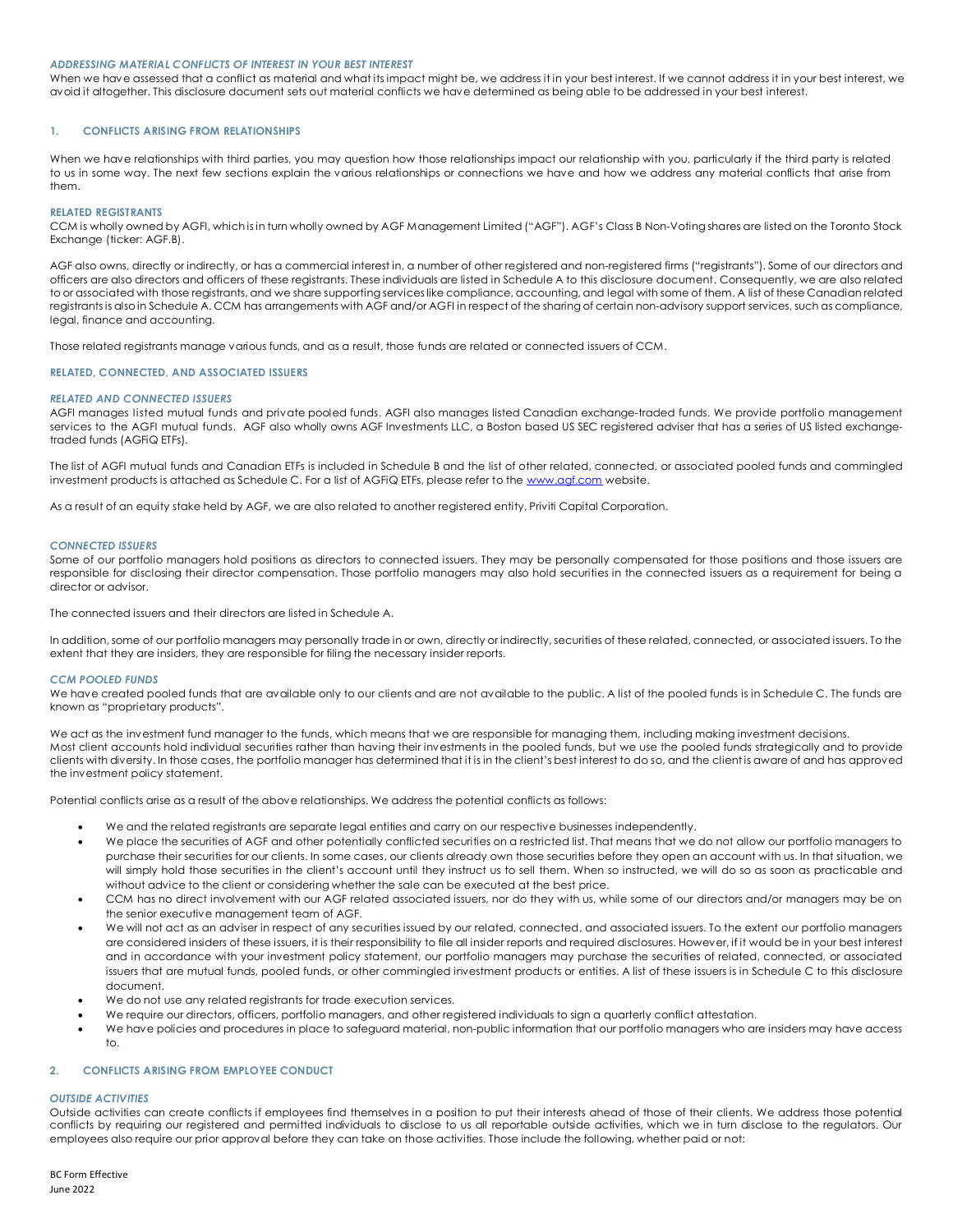- Activities with other registered firms
- Activities with entities that receive compensation from registered firms
- Securities-related activities outside of their employment with us
- Financial or financial-related services, for example, mortgage brokers, insurance agents, and financial planners
- Positions of influence, for example, religious leaders, lawyers, and doctors

#### *PERSONAL TRADING*

Conflicts could arise if employees traded in a security before we trade it in client accounts, and they potentially receive a better price than the client accounts. We address this potential conflict with strict policies and procedures and a Code of Ethics that defines the high standard of business conduct we pride ourselves on in meeting our fiduciary duty to clients. Our policies require employees to have our approval prior to opening accounts for themselves or their immediate family members. Generally, approval is given to invest in our pooled funds or in exchange-traded funds. We record and review their monthly statements to ensure employees are complying with our policies and procedures.

#### *GIFTS*

Receiving gifts or non-monetary benefits may result in some clients being preferred over others. Our policies do not allow the receipt of gifts or other benefit beyond a value of \$250 without approval from the Chief Compliance Officer ("CCO") and we keep and review records to ensure the policies are adhered to.

### *CHARITABLE CONTRIBUTIONS*

Contributions to charitable organizations may result in the appearance of bias or conflict. Occasionally, we are asked to sponsor a charity event or clients may ask us to donate to a specific charity. If we agree, the amount is usually insignificant (not more than \$1,000).

### **3. CONFLICTS ARISING FROM COMPENSATION**

There are various types of compensation that could lead to conflicts:

### *COMPENSATION TIED TO FEES*

Because we make money based on the size of your account, there may be an incentive for us to encourage you to invest more money (or to fund cash needs from other sources) to maintain or increase your account size (and, therefore, our fees). Because we receive higher fees from larger accounts, there may also be an incentive to favour larger accounts over smaller ones.

### *PERFORMANCE FEES*

Employees may allocate favourable investments to accounts that pay performance fees.

### *UNFAIR ALLOCATION OF FEES AND EXPENSES*

Fees and expenses may not be allocated as agreed or some of the pooled funds may pay or absorb fees that should be distributed among other funds.

#### *SOFT DOLLARS*

We or our employees may receive non-monetary benefits ("soft dollars") for directing brokerage transactions to a particular broker.

We address those conflicts in the following ways:

- We strive to remove systemic bias between high-value and smaller accounts. We rely on our policies and Code of Ethics to guide us on fair allocation among accounts and aligning investments with client objectives.
- Apart from bonuses paid to long-term employees, including non-registered employees, we do not offer incentive compensation based on revenues.
- Performance fees are paid only on institutional accounts, all of which are permitted clients. No performance fees are paid on private client accounts.
- There are no fund management fees. Each pooled fund pays its own expenses; as there are no shared services, there is no need to allocate expenses proportionately to the funds.
- We avoid soft dollars by requiring our portfolio managers to direct trades only in exchange for order execution services. We minimize the risk of our policies being breached by using a short list of approved brokers.

## **4. CONFLICTS ARISING FROM HANDLING CLIENT ACCOUNTS**

#### *BEST EXECUTION*

Best execution is defined as the most advantageous execution terms reasonably available under the circumstances. This includes such factors as price, speed of execution, certainty of execution and the overall cost of the transaction. A conflict may arise if a portfolio manager does not ensure that a client or a fund will receive best execution, perhaps by directing a trade for personal advantage. We address this conflict by requiring our portfolio managers to direct trades only to brokers on the approved list.

## *FAIR ALLOCATION OF OPPORTUNITIES*

There may be instances where we cannot facilitate the investment requests of two or more clients at the same time, for instance, where two or more clients each wish to subscribe for an issue that is insufficient in amount to accommodate all clients. To fairly allocate investment opportunities among our clients, we will, as far as possible, allocate such purchases or sales in proportion to the proposed transactions, taking into consideration any minimum security transaction size necessary to justify the transaction. Where it is impossible to ensure complete fairness, we make every effort to ensure that those clients who were unable to participate will be given first consideration at the next suitable opportunity.

We generally allocate trades before executing the trade with the broker. Once the order has been executed, the price and commission are pro-rated across all applicable accounts. When a block trade is filled in different lots and/or at different prices, we aggregate the lots and average the prices for the allocation. Block trades are typically held until an order is completed. In the event of a partial fill, where the trade is required to be processed before the entire order is filled, we will allocate the partial fill pro-rata to the accounts participatingin the block trade.

We use the following guidelines to determine which clients will participate in "hot issues" and initial public offerings ("IPOs"):

- For Institutional accounts, "hot issues" or IPOs are allocated to the accounts based on the account's relative size and mandate.<br>• For Retail accounts "hot issues" or IPOs are generally allocated to an appropriate pooled
- For Retail accounts, "hot issues" or IPOs are generally allocated to an appropriate pooled fund.

## *PROXY VOTING*

A material conflict could arise if the voting is for an entity in which we or one of our employees has a business arrangement. We address this potential conflict by using an independent proxyholder service. However, we may vote contrary to the proxyholder service's recommendations when we believe it is in the client's best interest to do so. We do not vote when it concerns a company on our restricted list. Also, some of our clients may be insiders. Our portfolio managers may vote in different directions for clients who are insiders and clients who are not.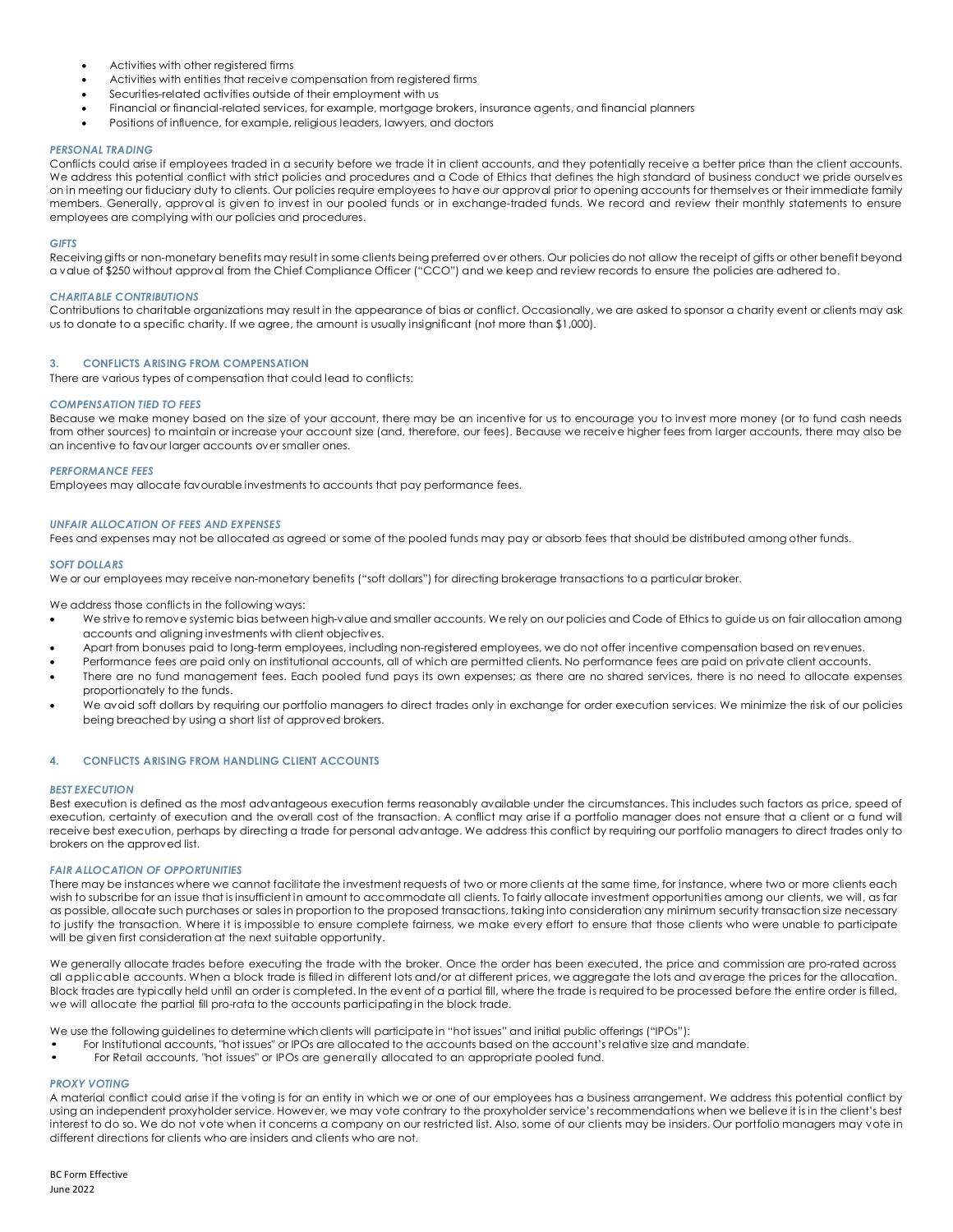## *TRADE ERRORS*

When a trade error occurs, there would be a conflict if the error were not corrected as soon as possible. Our policies require trade errors to be promptly reported to the CCO, the error resolved, and the client account made whole as soon as possible.

#### *CROSS TRADES*

It may be beneficial for trades to occur between client accounts rather than in the open market. This could result in the appearance of the trade not being independently priced or failing the best execution rule. We require the trade to be processed through a dealer at the midpoint between the bid and ask prices in the marketplace on which the security ordinarily trades, on the date of the cross. If a security is illiquid, we use our best efforts to ensure a fair price.

## **5. CONFLICTS ARISING FROM FUND MANAGEMENT**

#### *LIQUIDITY RISK*

Allowing some accounts to redeem their holdings in a fund when there is a risk that other accounts may not be able to redeem or the fund holds less liquid investments would be a conflict between client accounts. We address this conflict by ensuring that all funds hold investments that can be liquidated, although it may take longer to liquidate some investments than others.

#### *NAV ERRORS*

If errors in the calculation of the net asset value ("NAV") of a fund are not corrected to balance the outcome fairly among client accounts, there would be a competing conflict between clients. We use an independent valuation agency to strike the NAV. If they make a material (over 0.5%) error, our administrator contacts them to resolve the error. All NAV adjustments are reported to the securities regulator as required.

#### *INTER-FUND TRADING*

The pooled funds may trade between themselves at prices or on terms less favourable than market prices or terms that are not equally beneficially to both funds. We address this potential conflict by generally not allowing inter-fund trading. However, there may be specific circumstances where it is warranted, and if any such a transaction occurred, it must comply with securities rules and regulations. Further, the price must be the midpoint between the bid and ask in the marketplace in which the security ordinarily trades, on the date of the trade.

## *VALUATIONS*

There are two potential conflict situations — one is where a fund's value is overstated to attract clients and the other is where private securities held by a fund are overvalued (resulting in a higher asset value and therefore higher fees) or the necessary due diligence to properly value the securities has not be carried out.

- We use an independent valuation agency to strike the net asset value of the funds. In addition, the funds are not available to the public, so there is no incentive to artificially inflate their value to attract new clients.
- The price of private securities is reviewed by the portfolio managers on each valuation date. We follow set procedures if the price changes, by completing the applicable forms and sending them to our valuation agency and the custodian. Where the price of a private security cannot be determined, we set the price at \$0.

## **SCHEDULE A**

**I. CCM Directors and/or Officers who are also Directors/Officers of related Canadian registrants:** 

| <b>Cypress Capital</b><br><b>Management Ltd.</b>         | Doherty &<br>Associates Ltd.                             | <b>AGF Investments Inc.</b>                                                                                       | <b>AGF Securities</b><br>(Canada) Limited                                                                                | Highstreet<br><b>Asset Management Inc.</b>                                          |
|----------------------------------------------------------|----------------------------------------------------------|-------------------------------------------------------------------------------------------------------------------|--------------------------------------------------------------------------------------------------------------------------|-------------------------------------------------------------------------------------|
| <b>Blake C. Goldring</b><br>Chairman, Officer & Director | <b>Blake C. Goldring</b><br>Chairman, Officer & Director | <b>Blake C. Goldring</b><br>Executive Chairman, Officer &<br><b>Director</b>                                      | <b>Blake C. Goldring</b><br>Chief Executive Officer.<br>President, Chairman &<br>Director, Ultimate<br>Designated Person | <b>Blake C. Goldring</b><br>Chairman & Director                                     |
| Judith G. Goldring<br><b>Director</b>                    | Judith G. Goldring<br>Director                           | Judith G. Goldrina<br>Director, President & Head of<br>Global Distribution                                        | Judith G. Goldring<br>Senior Vice President.<br>Corporate Secretary, Chief<br>Compliance Officer, Director<br>& Officer  | Judith G. Goldring<br>Director                                                      |
| Kevin McCreadie<br>Director                              | Kevin McCreadie<br>Director                              | Kevin McCreadie<br>Director, Chief Executive Officer<br>& Chief Investment Officer.<br>Ultimate Designated Person |                                                                                                                          | Kevin McCreadie<br>Vice Chairman, Officer & Director,<br>Ultimate Designated Person |
| <b>Mark Adams</b><br>Secretary                           | Mark Adams<br>Corporate Secretary                        | <b>Mark Adams</b><br>Chief Legal Officer & Corporate<br>Secretary                                                 |                                                                                                                          | <b>Mark Adams</b><br>Corporate Secretary                                            |
| Adrian Basaraba<br><b>Director</b>                       | Adrian Basaraba<br><b>Director</b>                       | Adrian Basaraba<br>Director, Officer, Senior Vice<br>President & Chief Financial<br>Officer                       | Adrian Basaraba<br>Director, Chief Financial<br>Officer                                                                  | Adrian Basaraba<br><b>Director</b>                                                  |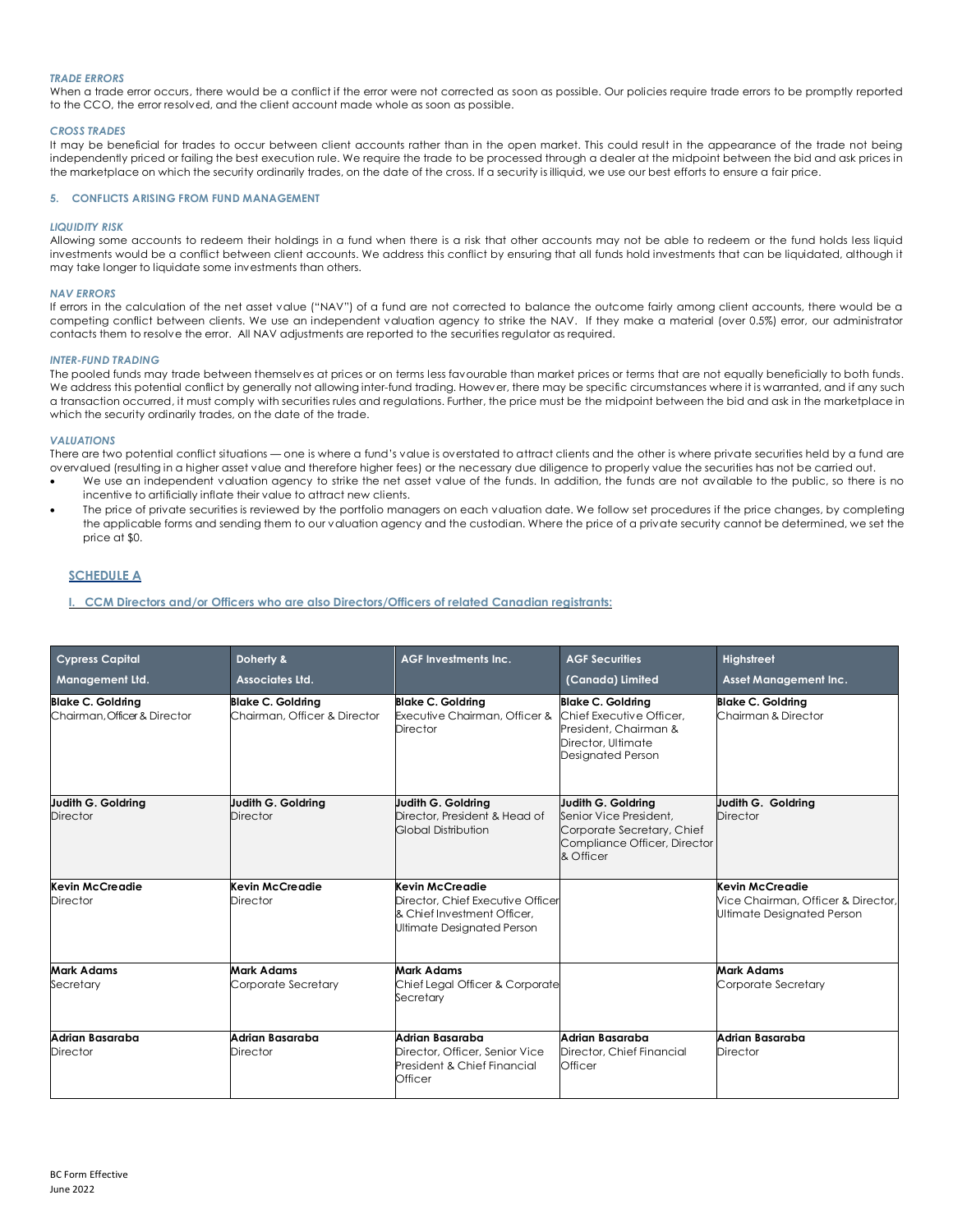## **II. CCM Portfolio Managers & connected issuers**

| <b>Gear Energy</b><br>Limited | <b>Broadview</b><br>Energy Ltd. | <b>White Owl</b><br><b>Energy Services</b><br>Ltd. | <b>New Stratus</b><br>Energy |
|-------------------------------|---------------------------------|----------------------------------------------------|------------------------------|
| Greg Bay                      | Greg Bay                        | Greg Bay                                           | Greg Bay                     |
| <b>Director</b>               | Director                        | <b>Director</b>                                    | <b>Director</b>              |

# **SCHEDULE B – RELATED REPORTING ISSUER**

### **AGF GROUP OF FUNDS**

## **EQUITY FUNDS**

#### *Canadian*

AGF Canadian Growth Equity Class\* AGF Canadian Small Cap Fund AGFiQ Canadian Dividend Income Fund AGFiQ North American Dividend Income Class\* AGFiQ North American Dividend Income Fund

## *Global/International*

AGF American Growth Class\* AGF American Growth Fund AGF China Focus Class\* AGF Emerging Markets Class\* AGF Emerging Markets Fund AGF European Equity Class\* AGF European Equity Fund AGF Global Dividend Class\* AGF Global Dividend Fund AGF Global Equity Class\* AGF Global Equity Fund AGF Global Select Fund AGF U.S. Small-Mid Cap Fund AGFiQ U.S. Sector Class\*

## *Specialty*

AGF Global Real Assets Class\* AGF Global Real Assets Fund AGF Global Sustainable Growth Equity Fund

## **BALANCED AND ASSET ALLOCATION FUNDS**

*Canadian* AGF Strategic Income Fund

## *Global/International*

AGF Equity Income Fund AGF Global Growth Balanced Fund AGF Global Sustainable Balanced Class\* AGF Global Sustainable Balanced Fund AGFiQ Global Balanced ETF Portfolio Fund AGFiQ Global Income ETF Portfolio Fund

## **FIXED INCOME FUNDS**

#### *Canadian*

AGF CanadianMoney Market Fund AGF Fixed Income Plus Class\* AGF Fixed Income Plus Fund AGF Short-TermIncome Class\*

#### *Global/International*

AGF Emerging Markets Bond Fund AGF Floating Rate Income Fund AGF Global Convertible Bond Fund AGF Global Corporate Bond Fund AGF Total Return Bond Class\* AGF Total Return Bond Fund

## **MANAGED SOLUTIONS**

## *AGF Elements® Portfolios*

AGF Elements Balanced Portfolio AGF Elements Conservative Portfolio AGF Elements Global Portfolio AGF Elements Growth Portfolio AGF Elements Yield Portfolio

### *AGF Elements® Portfolio Classes*

AGF Elements Balanced Portfolio Class\* AGF Elements Conservative Portfolio Class\* AGF Elements Global Portfolio Class\* AGF Elements Growth Portfolio Class\* AGF Elements Yield Portfolio Class\*

#### **EXCHANGE TRADED FUNDS**

AGF Global Opportunities Bond ETF AGF Global Sustainable Growth Equity ETF AGFiQ Canadian Equity ETF AGFiQ Emerging Markets Equity ETF AGFiQ Global ESG Factors ETF AGFiQ Global Infrastructure ETF AGFiQ Global Multi-Sector Bond ETF AGFiQ International Equity ETF AGFiQ US Equity ETF AGFiQ US Market Neutral Anti-Beta CAD-Hedged ETF

**\* Class of AGF All World Tax Advantage Group Limited.**